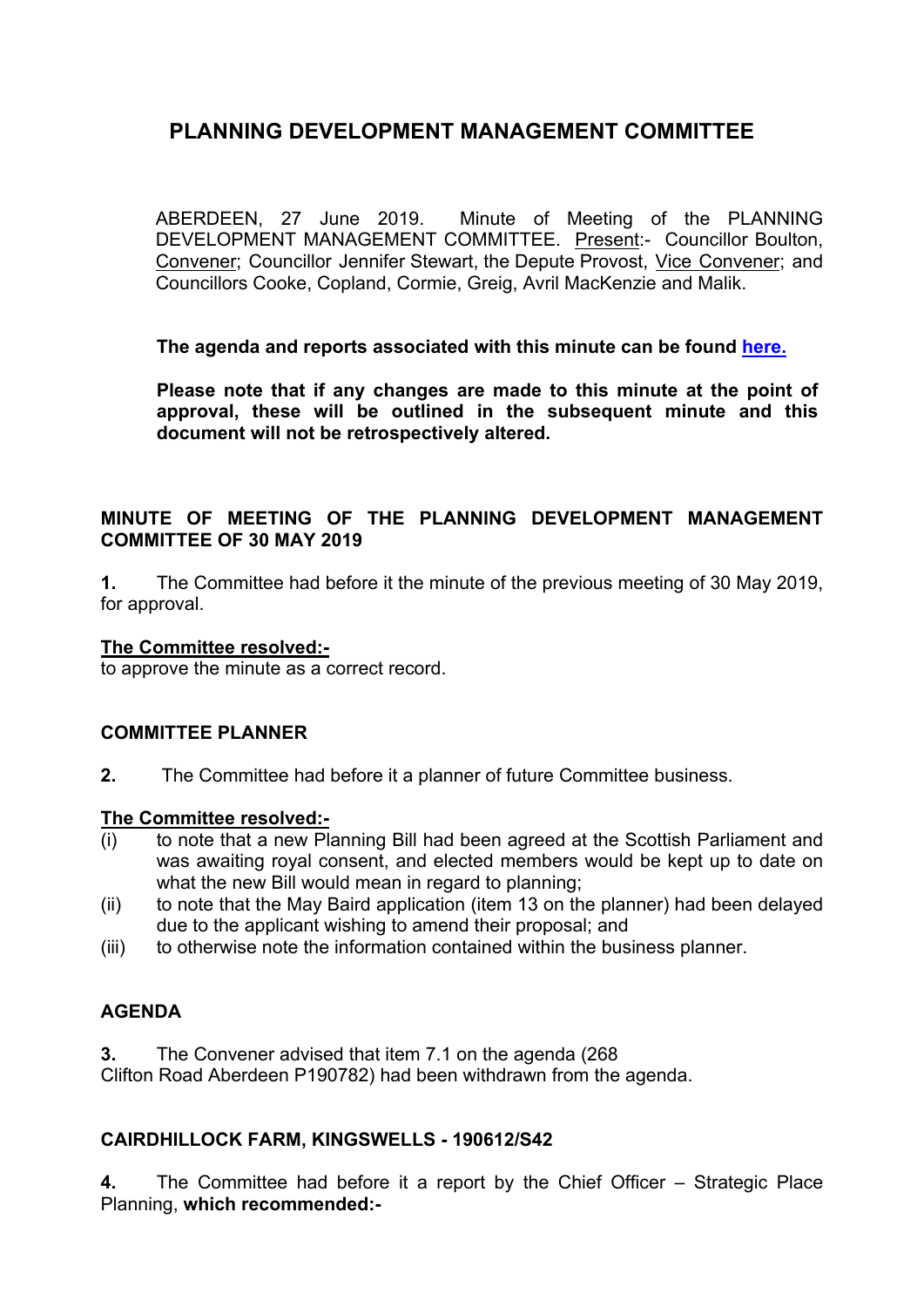#### **PLANNING DEVELOPMENT MANAGEMENT COMMITTEE**

27 June 2019

That there be approval for the modification/discharge of the application for the removal of condition 3 (provision of scheme of landscaping) of Planning Permission P151807, at land adjacent to the former landfill site at Cairdhillock Farm, Kingswells.

The Committee heard from Mr Robert Forbes, Senior Planner, who spoke in furtherance of the application and answered various questions from members.

The Convener moved, seconded by the Vice Convener:-

That the application be refused in the interests of protection of the visual amenity and ecological value of the green belt area, and as removal of the condition would not accord with the specific objective of Policy NE5 (Trees and Woodland) within the Aberdeen City Local Development Plan 2017 regarding creation of new woodland / planting of native trees in association with development. Also not to pursue enforcement action in relation to implementation of the tree planting.

Councillor Copland moved as an amendment, seconded by Councillor Cooke:-

That the application be approved in line with the recommendation contained within the report.

On a division, there voted:- for the motion  $(7)$  – the Convener, the Vice Convener and Councillors Cooke, Cormie, Greig, MacKenzie and Malik; for the amendment (1) – Councillor Copland.

#### **The Committee resolved:-**

to adopt the motion and therefore refuse the application.

## **SOJU BAR AND DINER, 70 CARDEN PLACE, ABERDEEN - 190760/S42**

**5.** The Committee had before it a report by the Chief Officer – Strategic Place Planning, **which recommended:-**

That the application for the variation of condition 2 (roof terrace operating hours) of planning permission 180390/DPP, to extend the opening hours on the roof terrace at Soju Bar and Diner, 70 Carden Place Aberdeen, be refused.

The Committee heard from Mr Jamie Leadbeater, Planner, who spoke in furtherance of the application and answered questions from members.

#### **The Committee resolved:-**

to refuse the application.

- **Councillor Marie Boulton, Convener**